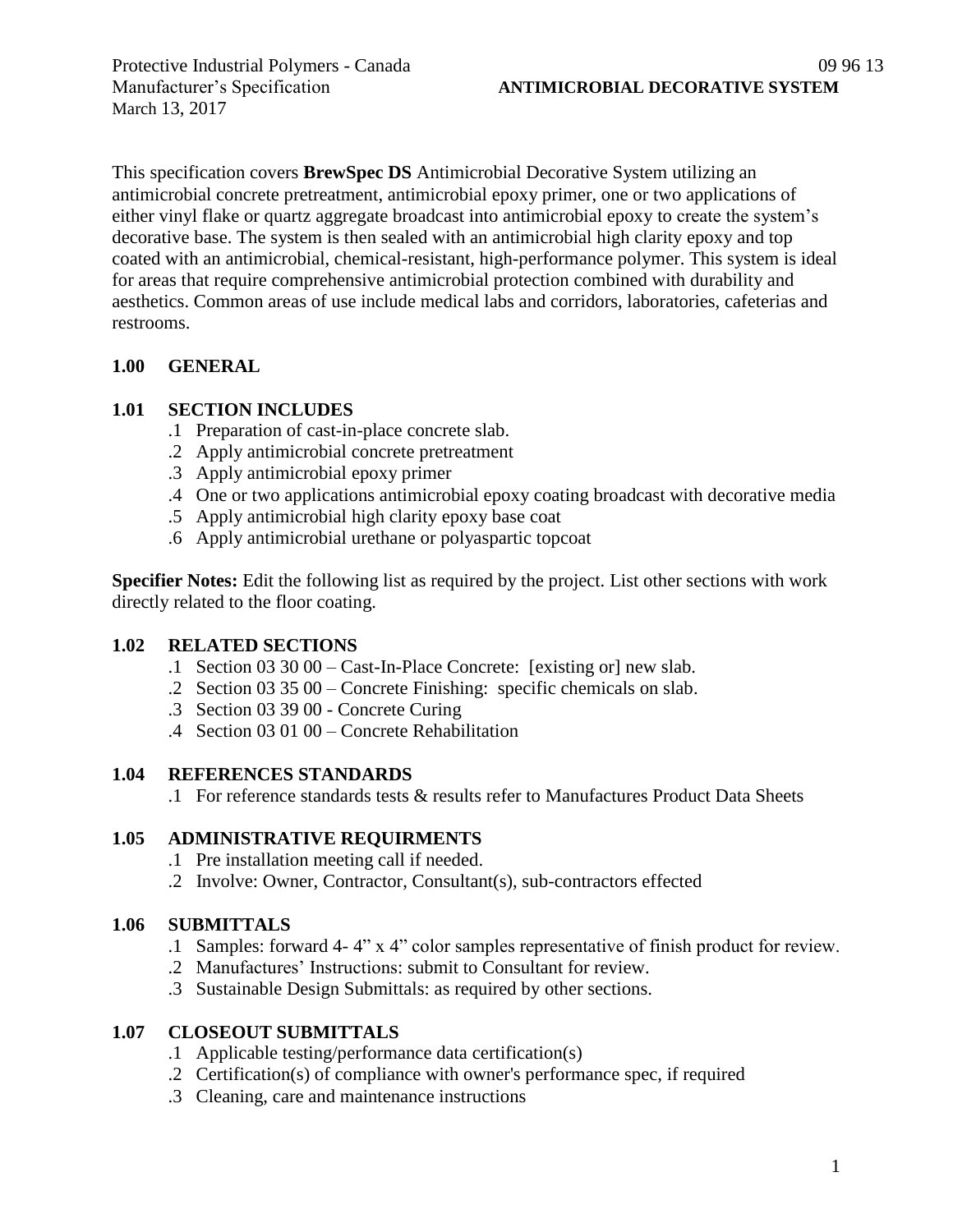.4 Material warranty information

#### **1.08 QUALITY ASSURANCE**

- .1 Regulatory Agency Sustainability Approvals
- .2 Applicator: Use applicator experienced in application of specified materials for a minimum of [5] [Five] years on projects of similar size and complexity. Provide list of completed projects including project name and location, name of architect, name of material manufacturer, and approximate quantity of materials applied.
- .3 Applicator's Personnel: Employ only persons trained for application of specified materials.

#### **1.09 DELIVERY, STORAGE, AND HANDLING**

- .1 Delivery: Deliver materials to site in manufacturer's original, unopened containers and packaging, with labels clearly identifying product name, manufacturer, batch or lot number, and date of manufacture. Do not store in direct sunlight or high heat conditions.
- .2 Packaging Waste Management
- .3 Storage:
	- .1 Store materials in accordance with manufacturer's instructions.
	- .2 Keep containers sealed until ready for use.
	- .3 Do not subject material to excessive heat or freezing; do not apply material that has been subjected to excessive heat or freezing. Material subjected to excessive heat or freezing shall be separated from inventory and destroyed by mixing all three components. The solid reacted product shall be disposed of in environmentally sound and regulatory compliant manner.
	- .4. Shelf life: 1 year after date of manufacture, in unopened containers, under normal conditions.
- .4 Handling: Protect materials during handling and application to prevent damage or contamination.
- .5 Condition materials for use to  $65^{\circ}F 75^{\circ}F (18^{\circ}C 24^{\circ}C)$  for 24 hours prior to application.

# **1.11 SITE CONDITIONS**

- .1 Ambient Conditions
	- .1 Do not apply materials if floor or air temperature is below  $65^{\circ}F(18^{\circ}C)$ .
	- .2 Do not apply materials if relative humidity is above 85 percent or within 5º of dew point at time of application.
- .2 Existing Conditions
	- .1 Utilities, including electric, water, heat and finished lighting to be supplied by General Contractor.
	- .2 Maintain room temperature between  $65^{\circ}F 75^{\circ}F (18^{\circ}C 24^{\circ}C)$  for 48 hours before, during and 48 hours after installation, or until cured.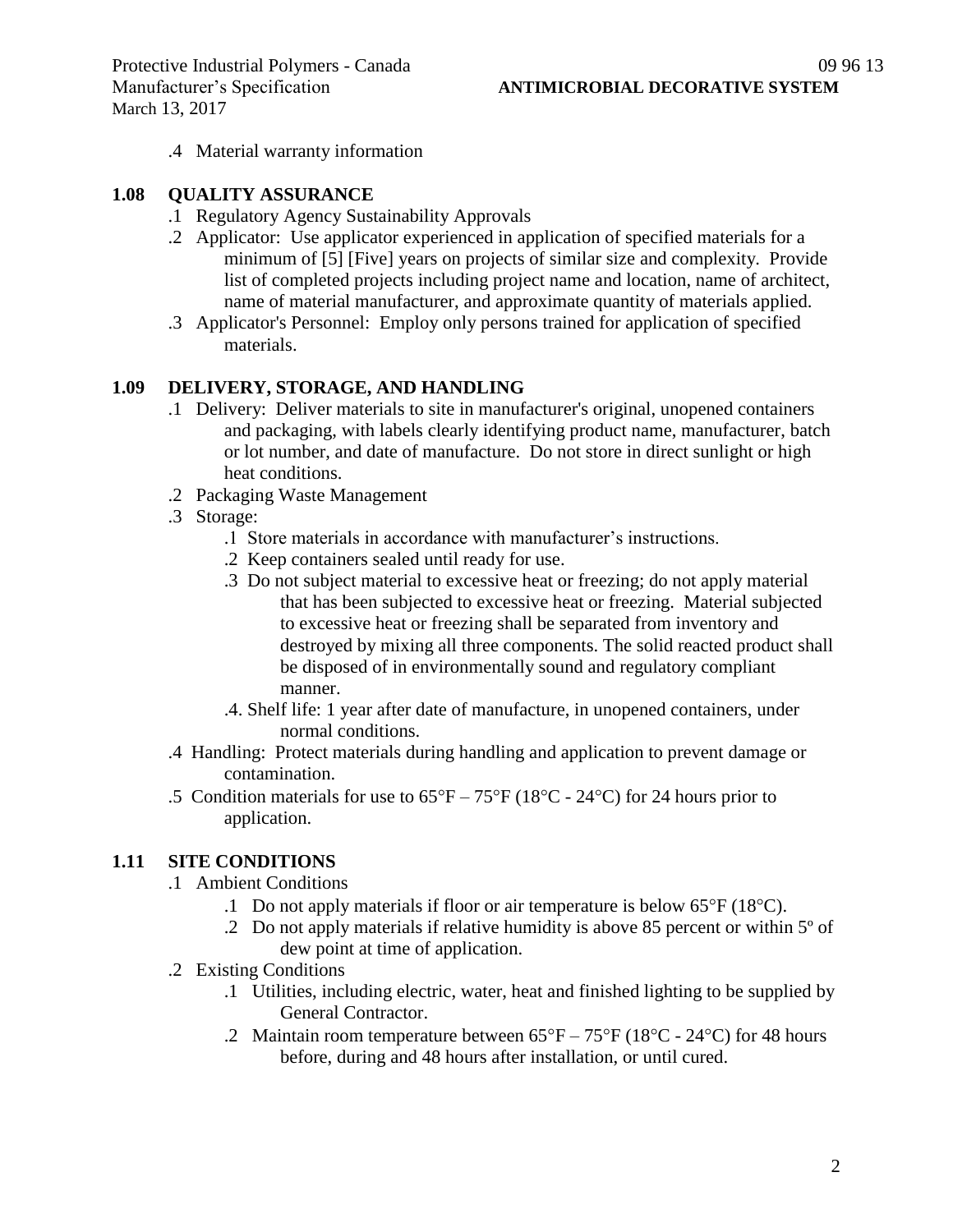- .3 At the time of application ensure the minimum substrate temperature is above 60 $\degree$ F (15 $\degree$ C) and the substrate temperature is 5 $\degree$ F (3 $\degree$ C) above the measured dew point at the time of application.
- .4 Erect suitable barriers and post legible signs at points of entry to prevent traffic and trades from entering the work area during application and cure period of the floor.
- .5 Protection of finished floor from damage by subsequent trades shall be the responsibility of the General Contractor.

# **1.12 MANUFACTURER WARRANTY**

- .1 Provide warranty covering materials for a period of [1] [one] year after date of installation
- .2 Installer to provide suitable warranty covering workmanship

# **2.00 PRODUCTS**

#### **2.01 MANUFACTURER**

- .1 Protective Industrial Polymers Canada [www.protectpoly.com](http://www.protectpoly.com/) (866) 361-3331
- .2 377 Highland Park, Cambridge, ON N3H 3H8
- .3 Brian England, CTR, CSC National Architectural Specialist Canada. (416) 836-1718

#### **2.02 MATERIALS**

- .1 Protect AM-PT Antimicrobial Concrete Pretreatment
- .2 Protect 1000 AM Antimicrobial Epoxy Primer
- .3 Protect 1000 AM Antimicrobial Epoxy Coating with Decorative Media Broadcast(s)
- .4 Protect 1000AM HC Antimicrobial High Clarity Epoxy Coating
- .5 Protect 2100 AM or Protect 4300 AM Antimicrobial Topcoat

# **2.03 QUALITY CONTROL**

- .1 Tests and Inspections: as required by Manufacturer.
- .2 Non-Conforming Work: remove immediately and dispose off site.
- .3 Coordination of Other Tests and Inspections

# **3.00 EXECUTION**

#### **3.01 APPLICATOR**

.1 Must be a recognized contractor of Protective Industrial Polymers

## **3.02 EXAMINATION**

- .1 Substrate:
	- .1 Free of curing membranes, silicate surface hardener, paint, or sealer and be structurally sound.
	- .2 If you suspect concrete has been treated or sealed, proceed with complete removal process.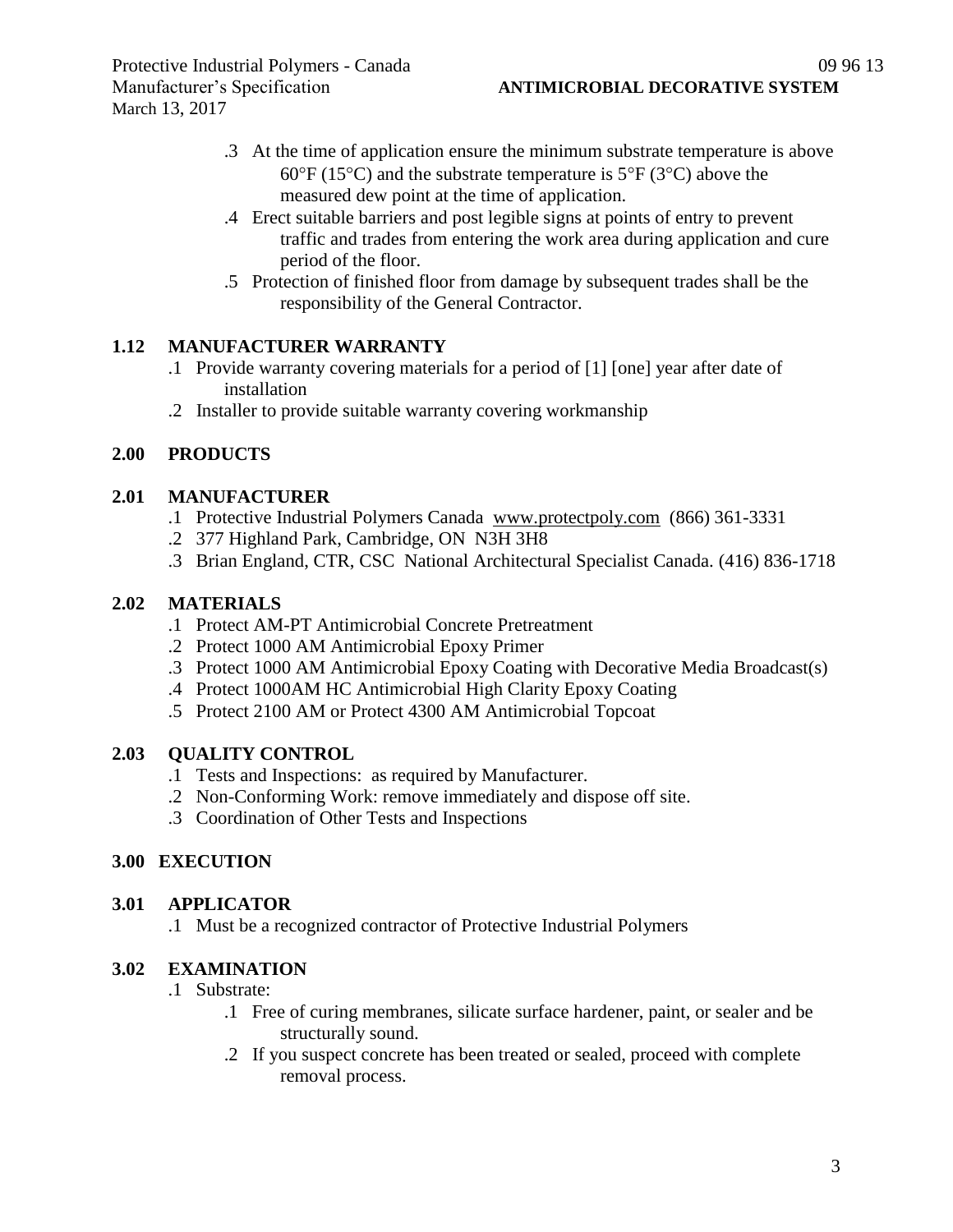- .3 Consult your PIP representative for further instruction if silicate hardeners or membranes have been utilized.
- .2 Moisture:
	- .1 Use only if the concrete has a maximum internal relative humidity of 75% using ASTM F2170.
- .3 Vapour / Contamination:
	- .1 Testing for MVT does not guarantee against future problems.
	- .2 If there is no known vapor barrier or the vapor barrier is inadequate, there is an elevated risk of bond failure.
	- .3 Other factors including the migration of oils, chemicals, excessive salts, or Alkali Silica Reaction (ASR) from the concrete from may also elevate the risk of adhesion difficulties.
	- .4 Consult your PIP representative or refer to specifications for approved moisture mitigation treatments.
		- .1 [Protect VM-CS](http://www.protectiveindustrialpolymers.com/Upload/Canadian%20Specs/Moisture%20Mitigation%20Spec%20-%20VM-CS%20(CANADIAN).pdf)
		- .2 [Protect 1300 MVR](http://www.protectiveindustrialpolymers.com/Upload/Canadian%20Specs/Moisture%20Mitigation%20Spec%20-%201300MVR%20(CANADIAN).pdf)
		- .3 [Protect UC](http://www.protectiveindustrialpolymers.com/Upload/Canadian%20Specs/Moisture%20Mitigation%20Spec%20-%20UC%20(CANADIAN).pdf)
- .4 Temperature:
	- .1 During the application and cure of the coating, the substrate temperature, material temperature and room conditions must be maintained between 18˚C (65˚F) and 32˚C (90˚F).
- .5 Humidity:
	- .1 Relative Humidity (RH) should be limited to 30-80%.
	- .2 DO NOT apply coatings unless the surface temperature is more than five degree over the dew point.

# **3.03 PREPARATION**

- .1 Remove surface dirt, grease, oil, and contaminates by detergent scrubbing and rinse with clean (clear) water.
- .2 Mechanical Preparation: Blasting or grinding the surface is the preferred method of preparation.
- .3 The success of industrial diamond grinding as a concrete preparation method will vary depending on technique and the hardness of the concrete.

# **3.04 JOINTS**

- .1 All non moving joints (control joints) may be filled with a semi-rigid joint compound such as Protect AM JF-Epoxy or Protect AM JF-Polyurea.
- .2 Construction joints may need to be re-built and re-cut depending on conditions.
- .3 Isolation or expansion joints should be left uncoated.

# **3.05 MIXING**

- .1 Mix material in appropriate vessel as stated in the product's corresponding Technical Data Sheet.
- .2 Mix material as directed in the product's corresponding Technical Data Sheet.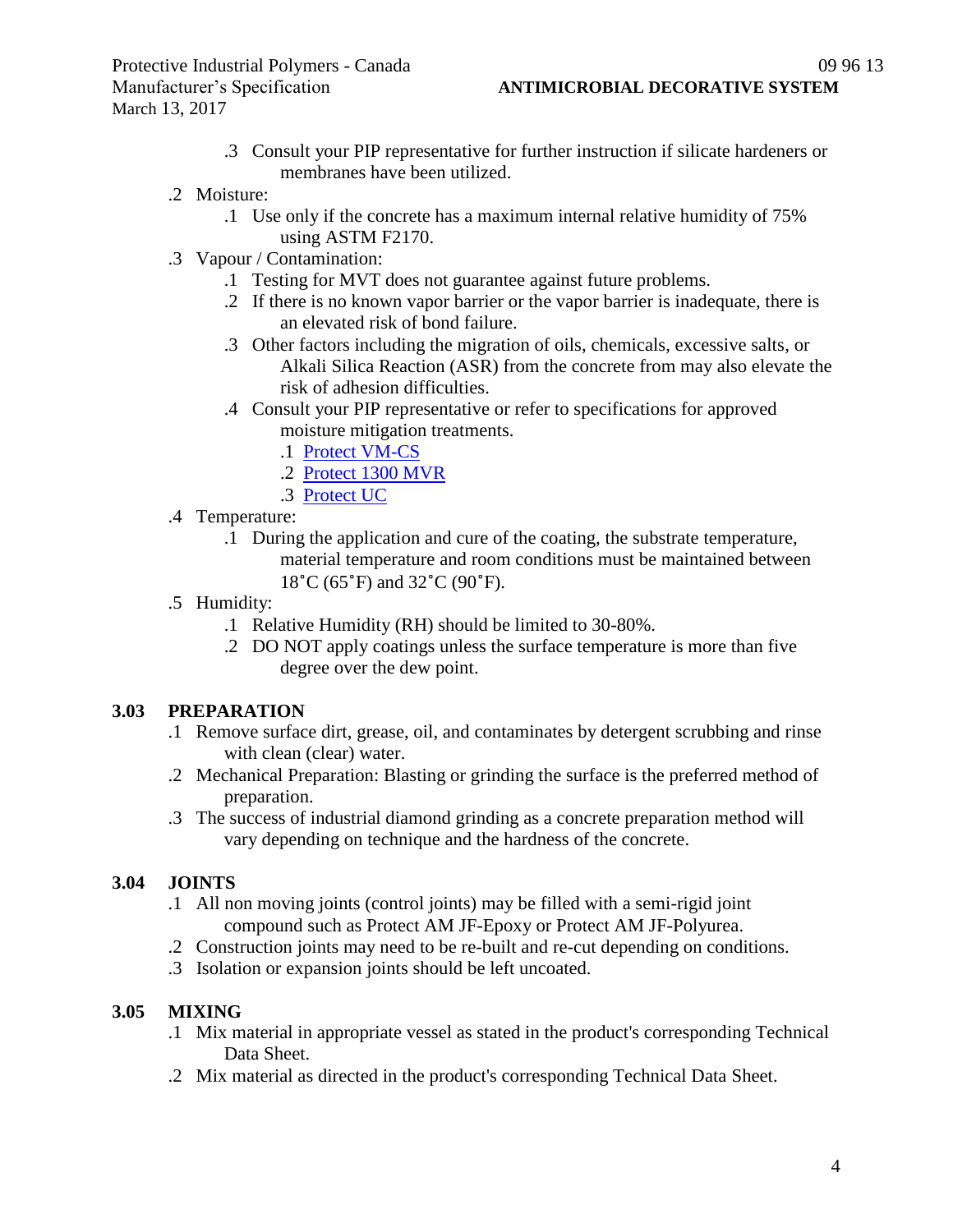### **3.06 APPLICATION EQUIPMENT**

- .1 Protective equipment and clothing as called for in the MSDS
- .2 Jiffy® Mixer Blade model ES
- .3 Clean container for mixing material
- .4 Low speed high torque drill motor
- .5 High quality short nap roller covers  $\frac{1}{4} \frac{3}{8}$  inch nap
- .6 Application squeegee
- .7 High pressure airless sprayer

#### **3.07 APPLICATION**

- .1 Protect AM-PT Anti-Microbial Concrete Pretreatment
	- .1 Dampen concrete with water by using the same sprayer set up and technique used to apply the AM-PT as seen below. Do not puddle water. Apply AM-PT with a high pressure airless sprayer using a 0.17 ‐ 0.19" degree fan tip within 15 minutes of dampening the concrete for best results. Position the spray tip approximately 8"‐10" (200‐300mm) from the concrete surface, using an overlapping spray pattern. Apply at a rate of 200 sq. ft per gallon (5 SM/L by applying in two passes applying the second pass immediately after the first has penetrated the surface (normally 5 to 20 minutes). DO NOT ALLOW TO DRY. Apply the second application at 90° to the first (cross shape). Completely saturate the substrate but DO NOT PUDDLE. Use a clean broom to distribute ALL puddles immediately.
- .2 Protect 1000-AM antimicrobial Epoxy Primer
	- .1 Apply the properly mixed primer to the treated concrete substrate using a notched squeegee and level uniformly with a non shed 3/8" roller.
	- .2 Leaving the material sit in the pail longer than 10 minutes will result in an increase of viscosity and reduce leveling properties.
- .3 Protect 1000-AM Antimicrobial Epoxy Basecoat
	- .1 Apply the properly mixed basecoat to the primed substrate using a notched squeegee and level uniformly with a non shed 3/8" roller.
- .4 Decorative Flake or Decorative Broadcast
	- .1 Broadcast flakes or Quartz to even saturation into the wet basecoat leaving no bare or wet spots.
	- .2 An optional second broadcast may be done into a second application of epoxy basecoat applied over the first broadcast of flakes or quartz.
	- .2 Leaving the material sit in the pail longer than 10 minutes will result in an increase of viscosity and reduce leveling properties.
- .5 Protect 1000AM HC Antimicrobial High Clarity Epoxy Basecoat
	- .1 Apply the properly mixed basecoat to the decorative broadcast using a flat squeegee and level uniformly with a non shed 3/8" roller.
- .6 Protect 2100-AM OR Protect 4300 AM Antimicrobial Topcoat
	- .1 Protect 2100-AM -Apply the properly mixed antimicrobial topcoat by pan rolling only with a 3/8" non shed roller.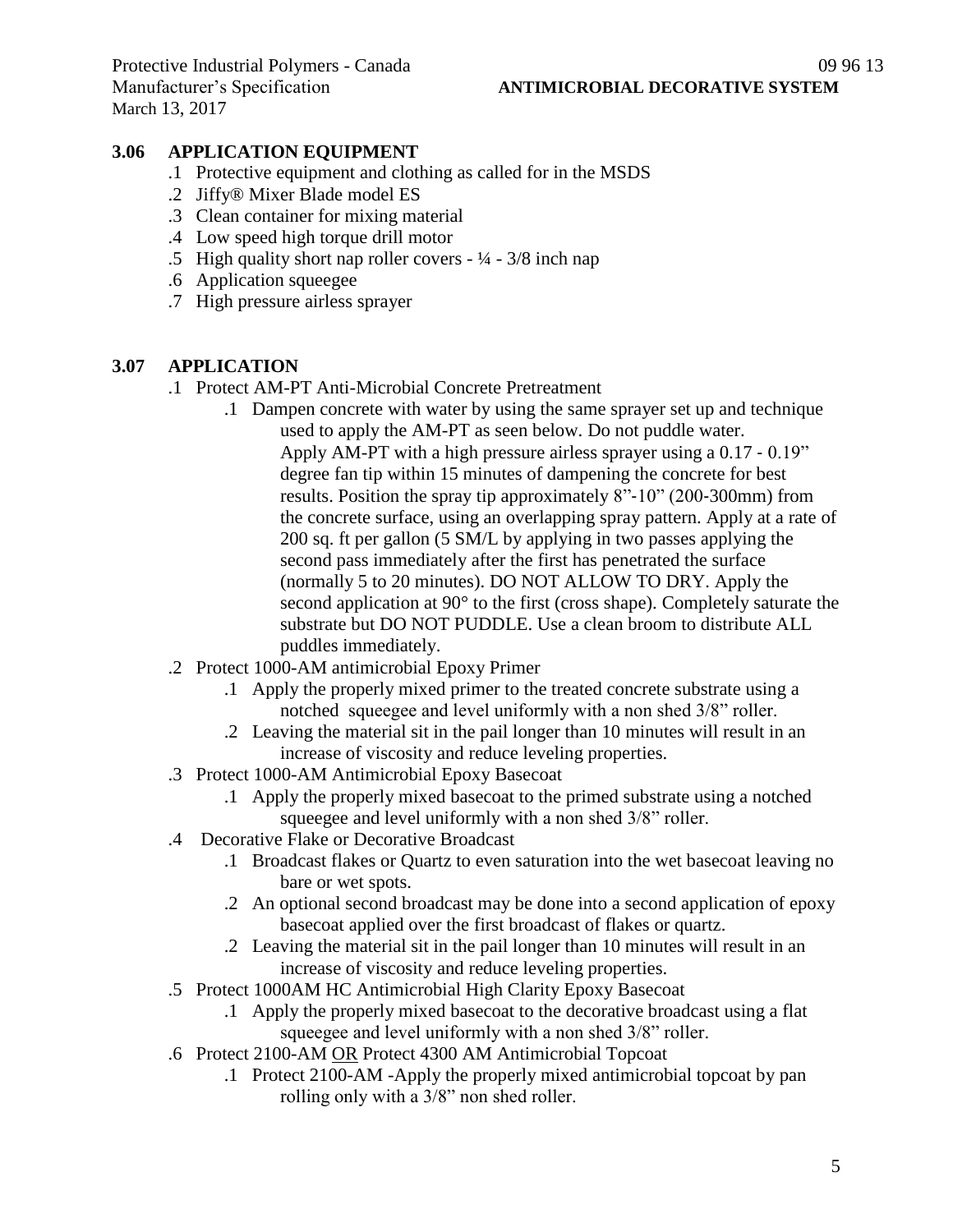- .2 Protect 4300- AM apply with a notched squeegee and level uniformly with a non shed  $3/8$ " roller.
	- .1 Leaving the material sit in the pail longer than 10 minutes will result in an increase of viscosity and reduce leveling properties.
	- .3 Tolerances:
		- .1 InhibiCrobe DS: 75-95 mils

#### **3.08 SPEADING RATE**

- .1 Pre-treatment the degree of porosity in the concrete will greatly affect coverage rates. Typical consumption rate for pre-treatment is 2000SF/gal).
- .2 Epoxy Primer –is applied 8 mils (200 SF/gal).
	- .1 The best practice is to measure and grid the floor to be sure of consistent application rate.
- .3 Epoxy Basecoat –is applied at 10-15 mils (107-160 SF/gal).
	- .1 The best practice is to measure and grid the floor to be sure of consistent application rate.
- .4 Decorative Broadcast
	- .1 Decorative Flakes- consumption is typically 12 lbs/100SF per broadcast
	- .2 Decorative Quartz- consumption is typically 0.75 lbs/SF per broadcast
- .5 Epoxy Basecoat –is applied at 15 mils (107 SF/gal).
	- .1 The best practice is to measure and grid the floor to be sure of consistent application rate.
- .6 Topcoat
	- .1 Protect 2100 AM is applied at 3.5-6 mils (267-458 SF/gal).
	- .2 Protect 4300 AM is applied at 10 mils (160 SF/gal).
		- .1 The best practice is to measure and grid the floor to be sure of consistent application rate.

# **3.09 CURING**

- .1 Allow the coating to cure (dry) for a minimum 24 hours after application at 24˚C (75˚F) and 50% RH before opening the floor to light traffic, allow more time for low temperatures and higher humidity or for heavier traffic.
- .2 Full coating properties mat take up to 7 days to develop.

# **3.10 REPAIR**

.1 Repair gouges, chip outs, and scratches as soon as possible to prevent moisture and chemical under cutting and permanent damage to the floor coating.

# **3.11 RECOAT**

- .1 Refer to appropriate product's Technical Data Sheet for recoat timetables and allowable recoat parameters as presented by the manufacturer.
- .2 If the re-coat window has expired, the prior cured coating surface must be sanded with 100 grit sand paper or sanding screen installed on a swing-type floor buffer.
- .3 Sand to a uniform dulled surface.
- .4 Remove all sanding debris with a vacuum and damp mop.
- .5 Scrub with detergent and rinse with clean (clear) water.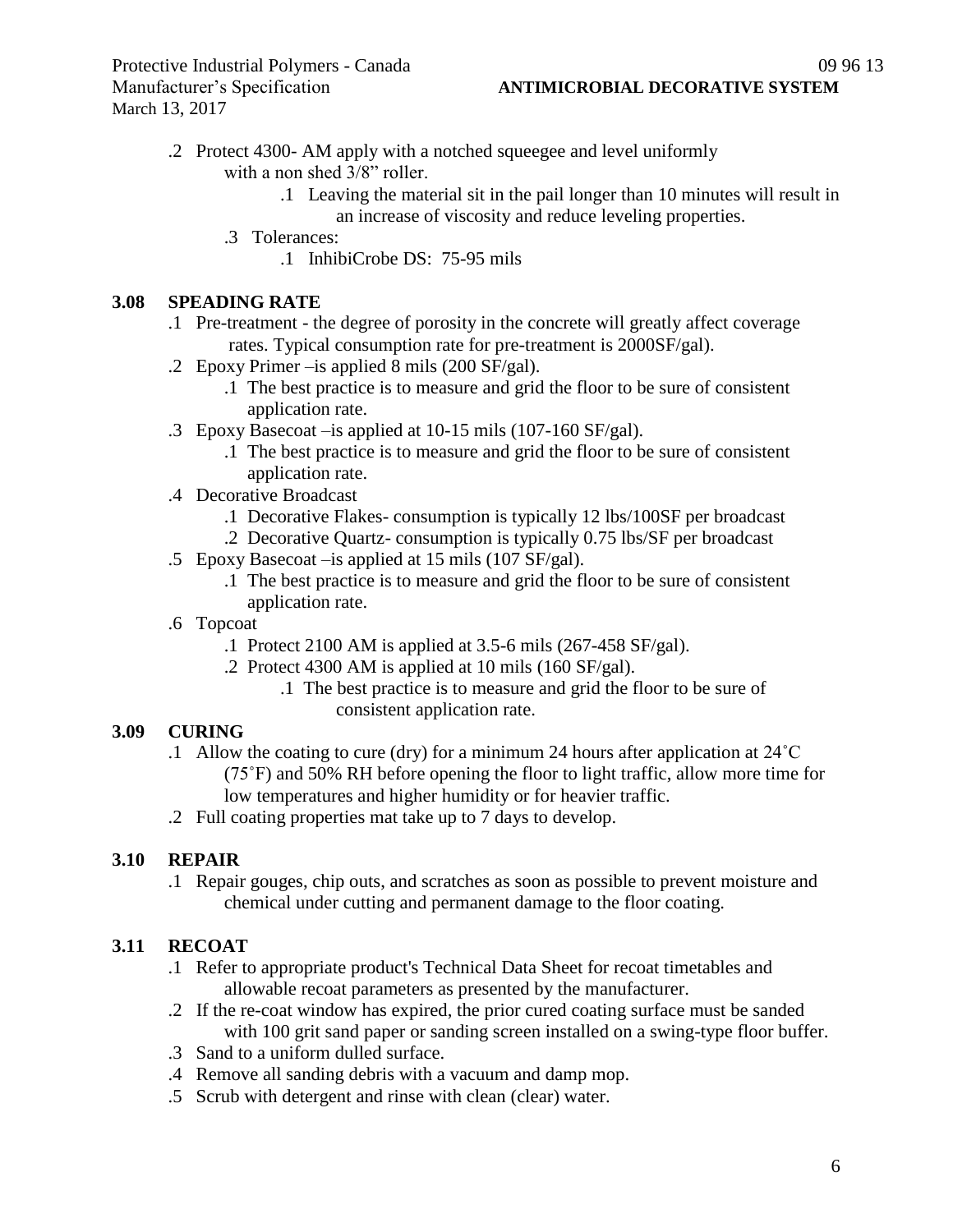.6 Surface must be dry before recoating.

#### **3.12 SITE QUALITY CONTROL**

- .1 Site Tests and Inspections: per manufacturer's guidelines
- .2 Non-Conforming Work: remove immediately and dispose off site

#### **3.13 ADJUSTING**

.1 Permitted only upon manufacturer's approval in writing

#### **3.14 CLEANING**

- .1 Remove masking, draping, and other protection from adjacent surfaces.
- .2 Remove remaining materials and debris from job site and dispose of them according with local rules and regulations. Leave area in clean condition free of debris.

#### **3.15 CLOSEOUT ACTIVITIES**

- .1 Notify manufacturer of completion of installation
- .2 Forward operation and maintenance data to owner/owner's rep
- .3 Forward effective warranty date and information to owner/owner's rep

### **3.16 PROTECTION**

- .1 Pointed items or heavy items dropped on the floor may cause chipping or concrete pop out damage.
- .2 Plasticizer migration from rubber tires can permanently stain the floor coating.
- .3 If a rubber tire is planned to set on the floor for a long period of time, place a piece of acrylic sheet between the tire and the floor to prevent tire staining.
- .4 Rubber burns from quick stops and starts from lift trucks can heat the coating to its softening point causing permanent damage and marking.

#### **3.17 MAINTENANCE**

- .1 Allow floor coating to cure at least one week before cleaning by mechanical means (IE: sweeper, scrubber, disc buffer).
- .2 Increased life of the floor will be seen with proper maintenance and will help maintain a fresh appearance of your new Protective Industrial Polymers floor.
- .3 Regularly sweep to avoid ground in dirt and grit which can quickly dull the finish, decreasing the life of the coating.
- .4 Spills should be removed quickly as certain chemicals may stain and can permanently damage the finish.
- .5 Only soft nylon brushes or white pads should be used on your new floor coating. Premature loss of gloss can be caused by hard abrasive bristle Polypropylene (Tynex®) brushes.
- .6 Heavy objects dragged across the surface will scratch all floor coatings. Avoid gouging or scratching the surface.

#### **END OF SECTION**

*See additional legal information below*